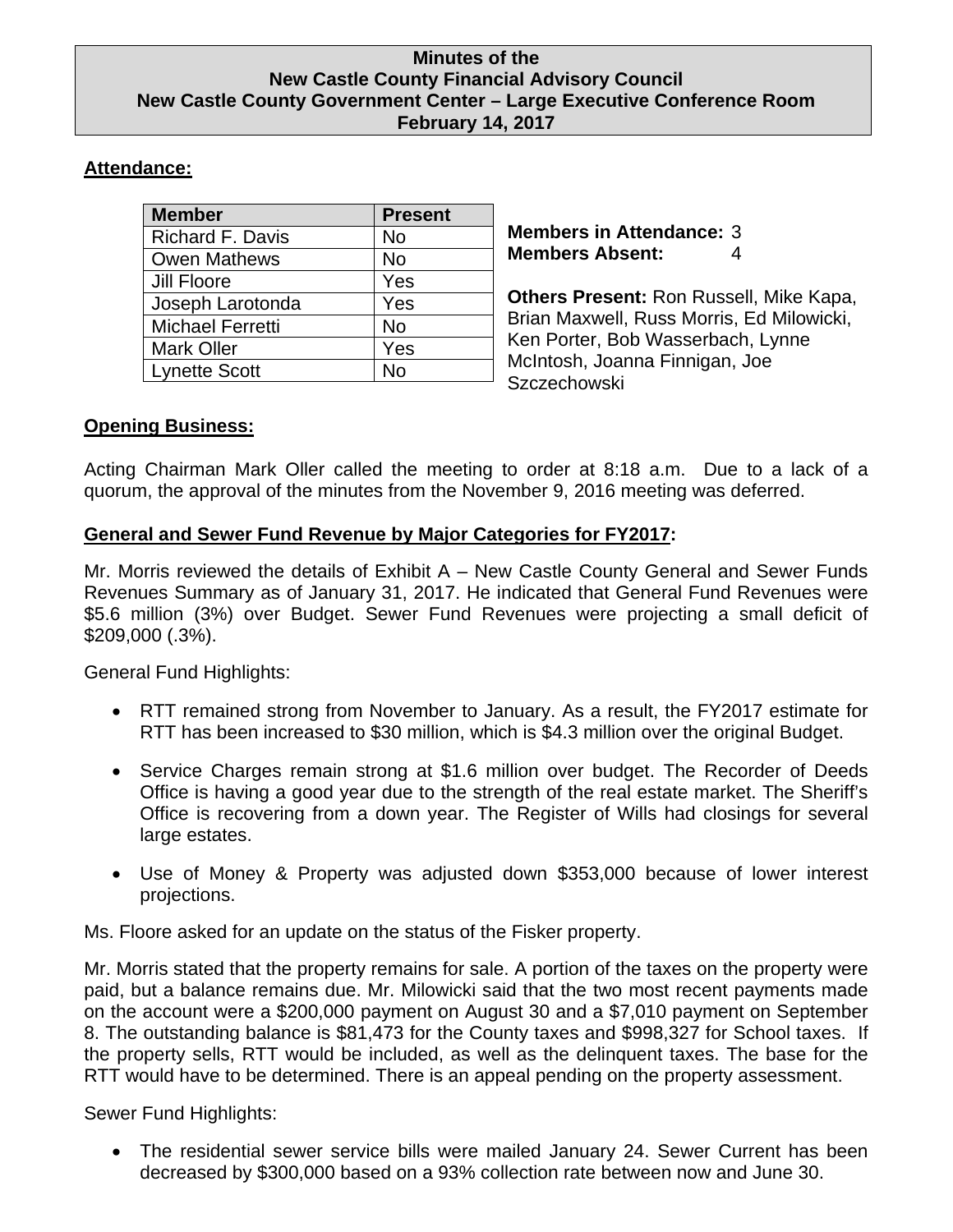- No adjustment was made to the Sewer Delinquent line item, although it is running slightly ahead of last year. If this remains strong for the rest of the year, it could balance out the decrease in Sewer Current.
- Other Fees has been increased \$343,000 due mainly to better than expected Septic Hauler Fees.

Mr. Morris reviewed the details of the General and Sewer Funds Revenues found on pages 2 through 5 of Exhibit A.

Real Estate Taxes appear to be on target with budget estimates.

Ms. Floore asked for clarification on how the RTT reserve can be used. Mr. Milowicki stated that the RTT reserve can be used the following year to reduce debt or fund capital projects.

Mr. Morris noted that three Row Offices (Sheriff, Register of Wills, and Recorder of Deeds) account for the increases in Service Charges/Fees.

Ms. Floore asked for more details on the Interest-Investments line item found under Use of Money & Property on page 3 of Exhibit A.

Ken Porter stated that when interest rates go, there is a two-fold effect  $-$  our existing investments that are longer-term take a cut in value, but the new investments do better. Since the longer-term investments are held, however, the value loss is on paper only. The County revisited its investments at the end of last year. \$91 million was invested by five different firms at the end of December. For the first two quarters of this year, those investments should earn considerably more than they had in the past.

Mr. Morris then reviewed the charts found on pages 6 through 12 of Exhibit A.

RTT Revenue was revised higher due to fall activity.

Mr. Morris noted that Subdivision & Zoning Review Revenues show an increase prior to the building permits, the higher assessments, and the subsequent real estate taxes. The chart on page 10 of Exhibit A shows a bump due to two projects – Wilmington University and Concord Plaza.

## **General and Sewer Fund Expenditures FY2017 Budget vs. FY2017 Estimated:**

Mr. Milowicki reviewed the details of Exhibit B – New Castle County's General and Sewer Fund Expenditures FY2017 Budget vs. FY2017 Estimated as of January 31, 2017.

Overall, we are projecting a \$3 million shortfall in the General Fund. There are two areas of concern that are projecting shortfalls and will require Council legislation to address. Salaries & Wages are projecting a \$1 million due to severances, retro payments for the negotiated union contracts, and COLA.

As of the end of December, New Castle County had paid out nearly \$1.5 million in severances. Normally, severance payments are not budgeted. Severance consists of unused sick and vacation pay (up to contractual limits), paid at the employee's rate at the time they leave the County. Fortunately, there are vacancies throughout the County that will soften the financial impact.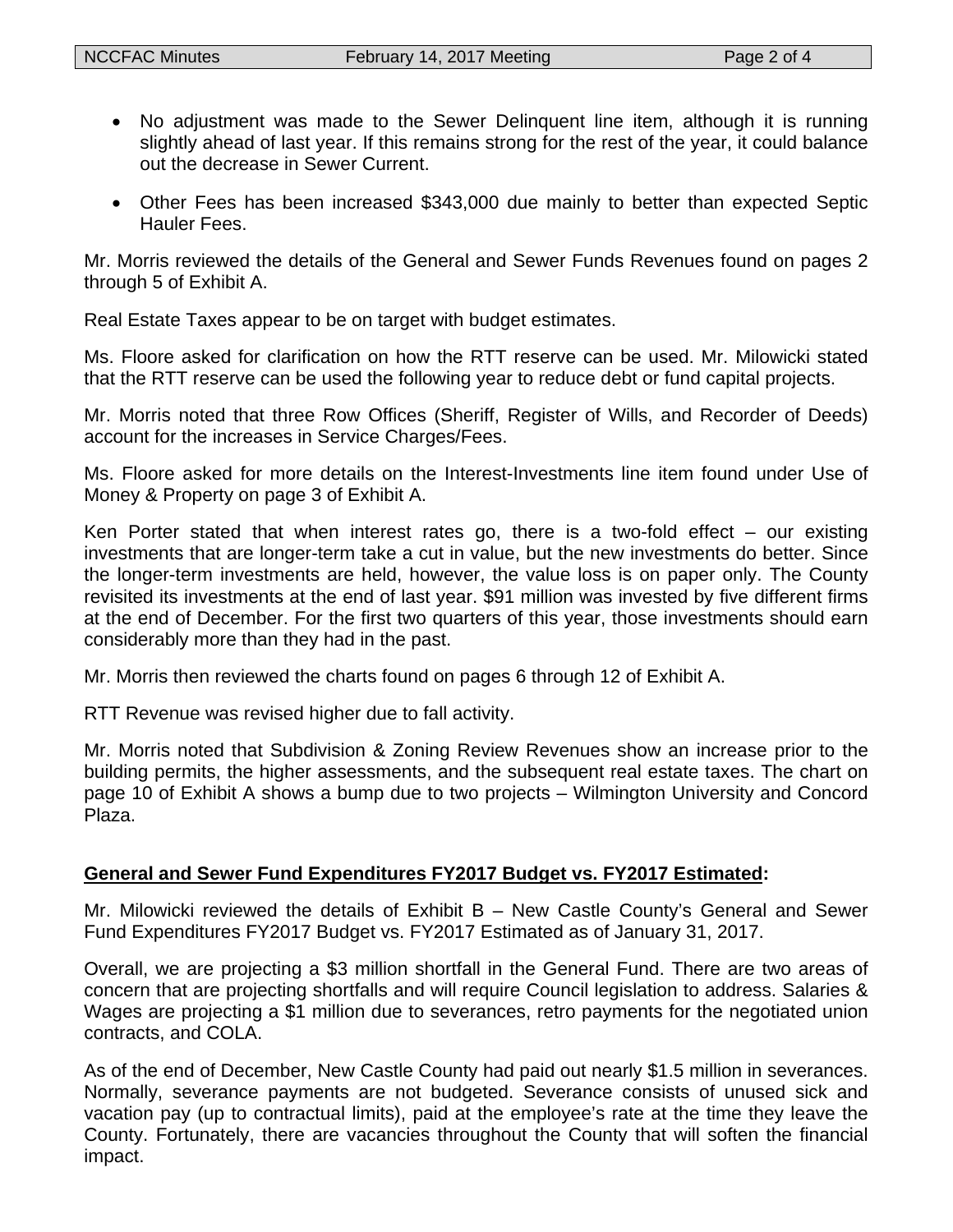The retro payments and Cost of Living increases were not included in the current budget, because the contract negotiations were not finalized at the time the budget was passed.

The other issue is Employee Benefits. We continue to see our medical and healthcare costs increase, as well as our workers' compensation costs. There is currently an ordinance before Council to appropriate \$1 million from the Tax Stabilization Reserve toward workers' compensation costs. All levels of workers' compensation costs have increased – medical as well as settlements. The new administration is going to look into the issue.

Mr. Maxwell pointed out that there has been a practice of under-budgeting for Employee Healthcare for the past several years. The new administration will be looking at that issue, as well as the employees' share of the Healthcare costs. Currently, the split is approximately 93% employer and 7% employee.

Mr. Larotonda asked where OPEB (Other Post-Employment Benefits) fits in to the Benefits budget. Mr. Milowicki explained that a contribution is budgeted each year as part of the total Employee Benefit rate. Currently, New Castle County is between 11 and 12 percent funded, but New Castle County is not contributing the ARC.

In the Sewer Fund, there are a large number of position vacancies, which accounts for a \$500,000 surplus in the Salaries & Wages line. There is a projected shortfall of \$500,000 in Employee Benefits.

There is a projected shortfall of \$200,000 in the Communications & Utilities line due to the Wilmington True-up costs for the Wilmington Treatment Plant. The contract is still being negotiated, as there were administration changes on both sides.

#### **General and Sewer Fund Financial Projections (Checkbook):**

Mr. Maxwell reviewed the General Fund Financial Projections as of January 31, 2017 (Exhibit C). This is a four-year financial model for Fiscal Years 2017 through 2020. He noted that several changes were made to the format of the presentation. One of the new line items under Revenues is "Transfer Tax Reserve," rather than "Revenue/Reserves over Expenditures."

Mr. Oller asked for clarification regarding the difference between the Tax Stabilization Reserve and the Rainy Day General Fund Reserve.

Mr. Maxwell explained that the Rainy Day General Fund Reserve is a 20% reserve against General Fund Revenues. It requires a 10/13 vote from Council to utilize any funds. The Tax Stabilization Reserve was created over time before there was a Realty Transfer Tax Reserve. It does not require a 10/13 Council vote to utilize, but an ordinance is being drafted that would require a 10/13 Council vote to utilize those funds in the future.

Projected expenditures are growing faster than projected revenues, necessitating that the Tax Stabilization Reserve be drawn down to balance the budget. There is a projected gap of 12.9 million in revenues under expenditures in 2018. If expenditures continue to grow at 4%, by 2019 the Tax Stabilization Reserve would not have enough funds to cover the deficit.

Debt Service costs for which principal payments were not made, as well as Salaries & Benefits that were not budgeted, are driving the issue. There is also a bond issue planned for the spring.